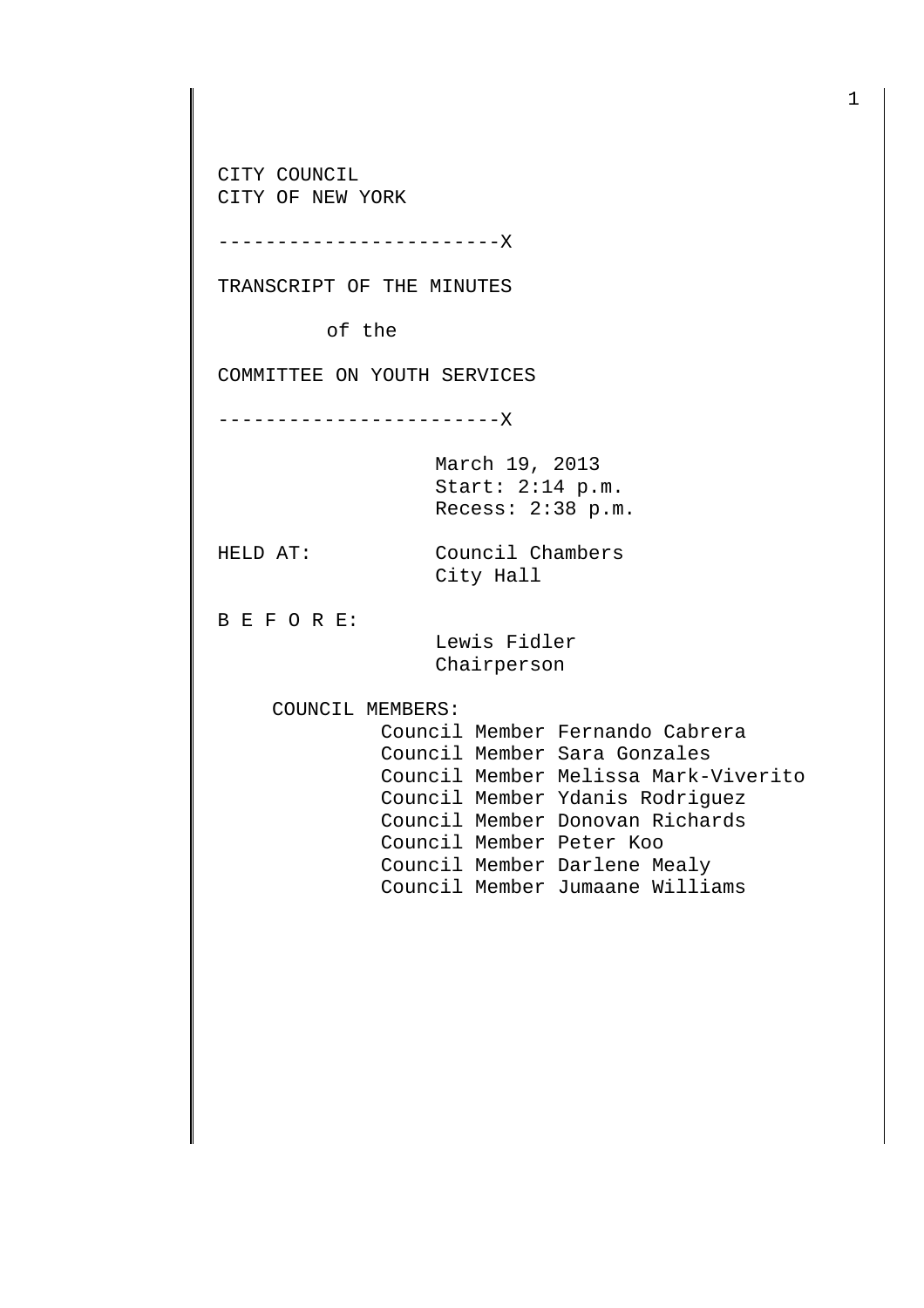| $\mathbf 1$ | $\overline{2}$<br>COMMITTEE ON YOUTH SERVICES      |
|-------------|----------------------------------------------------|
| 2           | CHAIRPERSON FIDLER: Cabrera wants                  |
| 3           | to know that you, wants you to know you wasted his |
| 4           | time. And yet we shouldn't be picking on           |
| 5           | Councilman Mark-Viverito since there are so many   |
| 6           | of our other colleagues who are not yet here.      |
| 7           | Okay, good morning everybody, or                   |
| 8           | good afternoon everybody. This is the Committee    |
| 9           | on Youth Services. I am chairman of the committee  |
| 10          | Lew Fidler. We are joined by Council Members       |
| 11          | Cabrera, Gonzales, Mark-Viverito, Rodriguez and    |
| 12          | his lovely addition, and our newest member Donovan |
| 13          | Richards. Councilman Richards is the newest trend  |
| 14          | of all the new Council Members joining the youth   |
| 15          | service committee; because we're actually, when we |
| 16          | actually are in session, a very happening place.   |
| 17          | There you go. You feel youthful.                   |
| 18          | Today we will vote on proposed                     |
| 19          | intro number 866(a), a local law in relation to    |
| 20          | the reporting of data regarding sexually exploited |
| 21          | children.                                          |
| 22          | Every day in our city young people                 |
| 23          | are forced to sell their bodies, souls and dignity |
| 24          | for money, food, clothing or a place to stay.      |
| 25          | More often than not these children have been       |
|             |                                                    |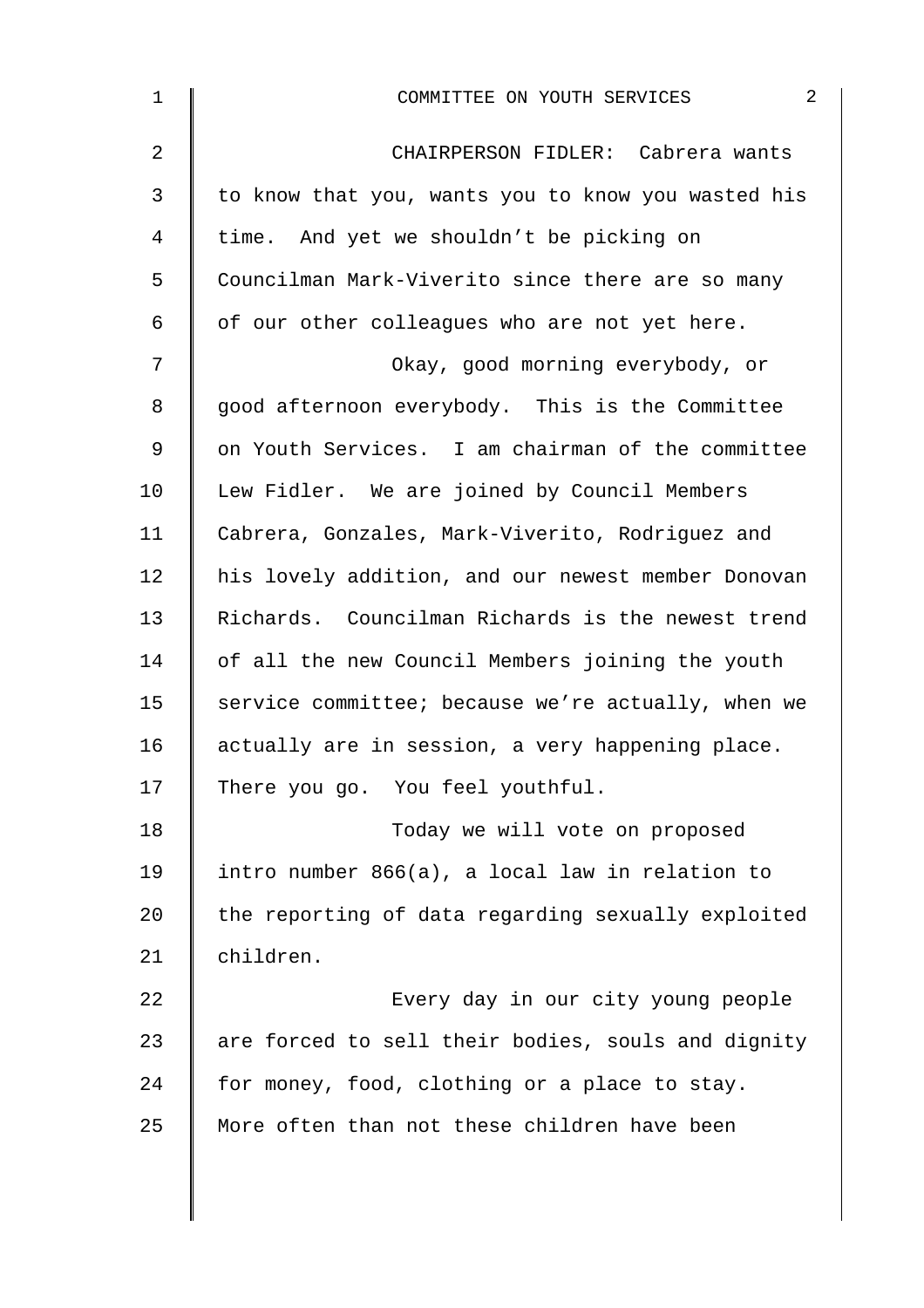| $\mathbf 1$ | 3<br>COMMITTEE ON YOUTH SERVICES                   |
|-------------|----------------------------------------------------|
| 2           | abused or abandoned by their families and then go  |
| 3           | on to face violence and humiliation on our city    |
| 4           | streets.                                           |
| 5           | It is important for us as a city to                |
| 6           | meet the needs of young people who have been the   |
| 7           | victims of sexual exploitation. Proposed intro     |
| 8           | number 866(a) represents a step towards            |
| 9           | determining the number and type of services needed |
| 10          | to meet such, necessary to meet such needs.        |
| 11          | This legislation will require DYCD                 |
| 12          | and ACS to report on the number of youth and       |
| 13          | contact with other agency who have been victims of |
| 14          | sexual exploitation, this aggregated by age,       |
| 15          | gender and by whether the child had contact with   |
| 16          | ACS, DYCD or both.                                 |
| 17          | The agencies would have to report                  |
| 18          | on beds and services which are available to this   |
| 19          | population.                                        |
| 20          | It is my hope that proposed intro                  |
| 21          | number 866(a) will help us to improve the lives of |
| 22          | the young people who have been victims of sexual   |
| 23          | exploitation in our city. And as such, I would     |
| 24          | encourage my colleagues to vote yes on this intro  |
| 25          | and I ask the clerk to call the roll.              |
|             |                                                    |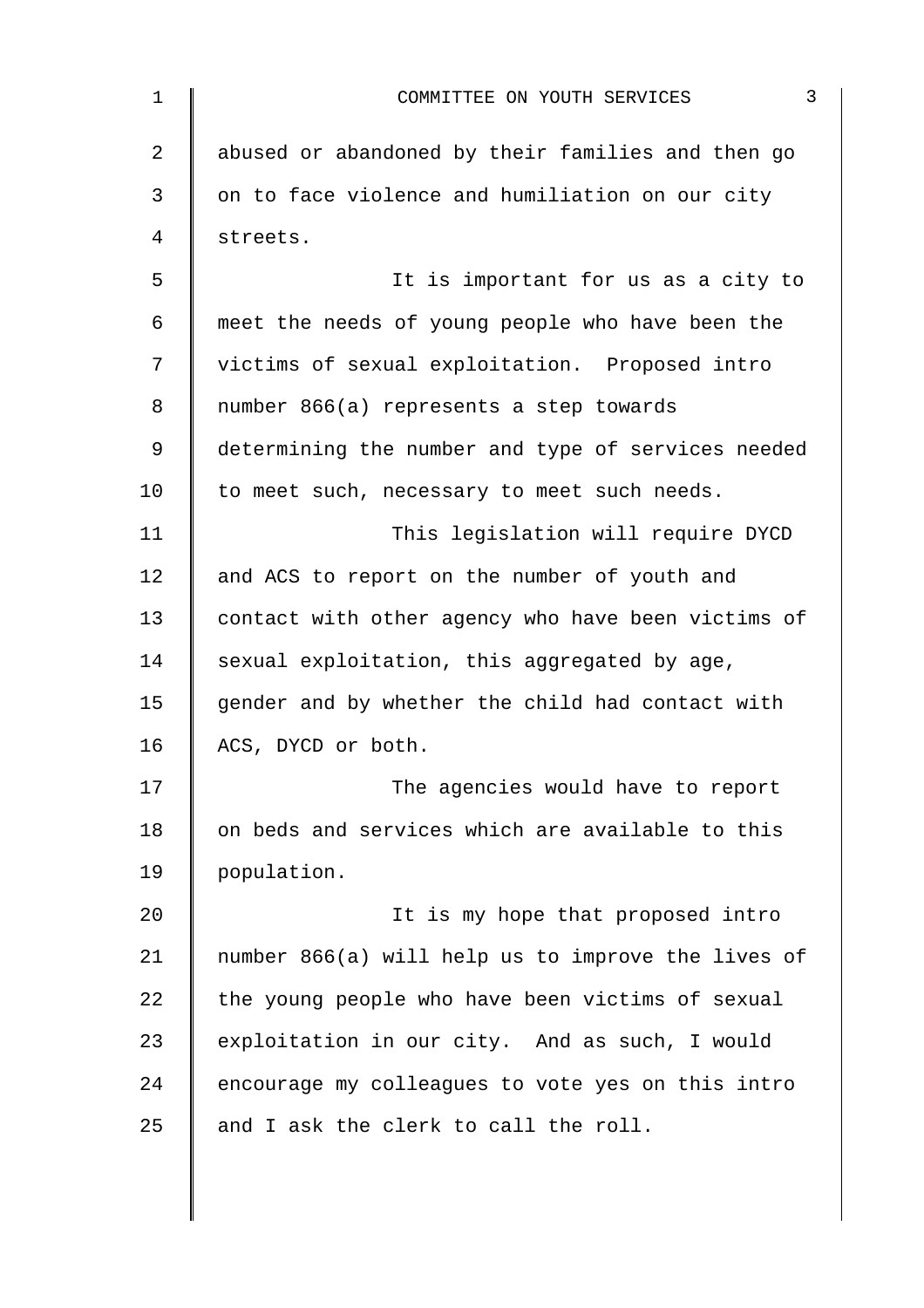| 1              | 4<br>COMMITTEE ON YOUTH SERVICES                  |
|----------------|---------------------------------------------------|
| $\overline{2}$ | COMMITTEE CLERK MARTIN: William                   |
| 3              | Martin, Committee Clerk. Roll call vote Committee |
| 4              | on Youth Services. Introduction 866(a). Council   |
| 5              | Member Fidler.                                    |
| 6              | COUNCIL MEMBER FIDLER: Aye.                       |
| 7              | COMMITTEE CLERK MARTIN: Gonzales.                 |
| 8              | COUNCIL MEMBER GONZALES: Aye.                     |
| 9              | COMMITTEE CLERK MARTIN: Mark-                     |
| 10             | Viverito                                          |
| 11             | COUNCIL MEMBER MARK-VIVERITO: I                   |
| 12             | vote aye.                                         |
| 13             | COMMITTEE CLERK MARTIN: Rodriguez.                |
| 14             | COUNCIL MEMBER RODRIGUEZ: Aye.                    |
| 15             | COMMITTEE CLERK MARTIN: Cabrera.                  |
| 16             | COUNCIL MEMBER CABRERA: Aye.                      |
| 17             | COMMITTEE CLERK MARTIN: Richards.                 |
| 18             | COUNCIL MEMBER RICHARDS: Aye.                     |
| 19             | COMMITTEE CLERK MARTIN: By a vote                 |
| 20             | of six in the affirmative, zero in the negative   |
| 21             | and no abstention, item is adopted. Members       |
| 22             | please send the committee report.                 |
| 23             | CHAIRPERSON FIDLER: We will hold                  |
| 24             | the roll open for as long as we can.              |
| 25             | [Pause]                                           |
|                |                                                   |
|                |                                                   |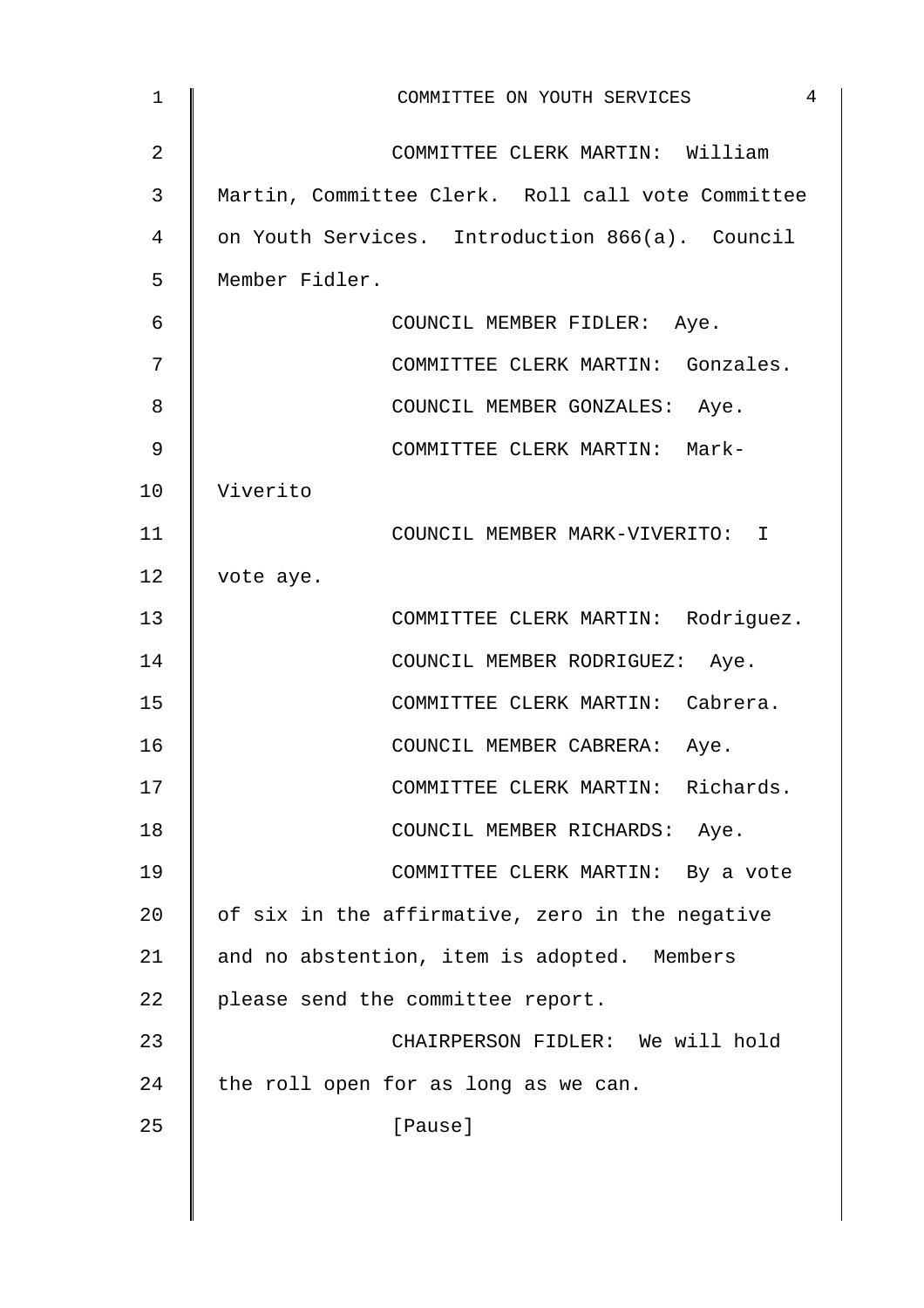| $\mathbf 1$    | COMMITTEE ON YOUTH SERVICES                        | 5 |
|----------------|----------------------------------------------------|---|
| $\overline{2}$ | COMMITTEE CLERK MARTIN:                            |   |
| 3              | Continuation of roll call Committee on Youth       |   |
| 4              | Services. Council Member Koo.                      |   |
| 5              | COUNCIL MEMBER KOO: I vote yes.                    |   |
| 6              | COMMITTEE CLERK MARTIN: The vote                   |   |
| 7              | now currently stands at seven in the affirmative.  |   |
| 8              | Council Member Mealy.                              |   |
| 9              | COUNCIL MEMBER MEALY: I vote aye.                  |   |
| 10             | COMMITTEE CLERK MARTIN: The final                  |   |
| 11             | vote on committee in Youth Services is now eight   |   |
| 12             | in the affirmative, zero on the negative and no    |   |
| 13             | abstentions.                                       |   |
| 14             | COUNCIL MEMBER: Youth committee                    |   |
| 15             | meeting is now adjourned.                          |   |
| 16             | COMMITTEE CLERK MARTIN: Committee                  |   |
| 17             | on Youth Services reopening roll call vote.        |   |
| 18             | Council Member Williams.                           |   |
| 19             | COUNCIL MEMBER WILLIAMS: I vote                    |   |
| 20             | aye.                                               |   |
| 21             | COMMITTEE CLERK MARTIN: The final                  |   |
| 22             | vote on Committee in Youth Services is nine in the |   |
| 23             | affirmative, zero in the negative and no           |   |
| 24             | abstentions.                                       |   |
|                |                                                    |   |
|                |                                                    |   |